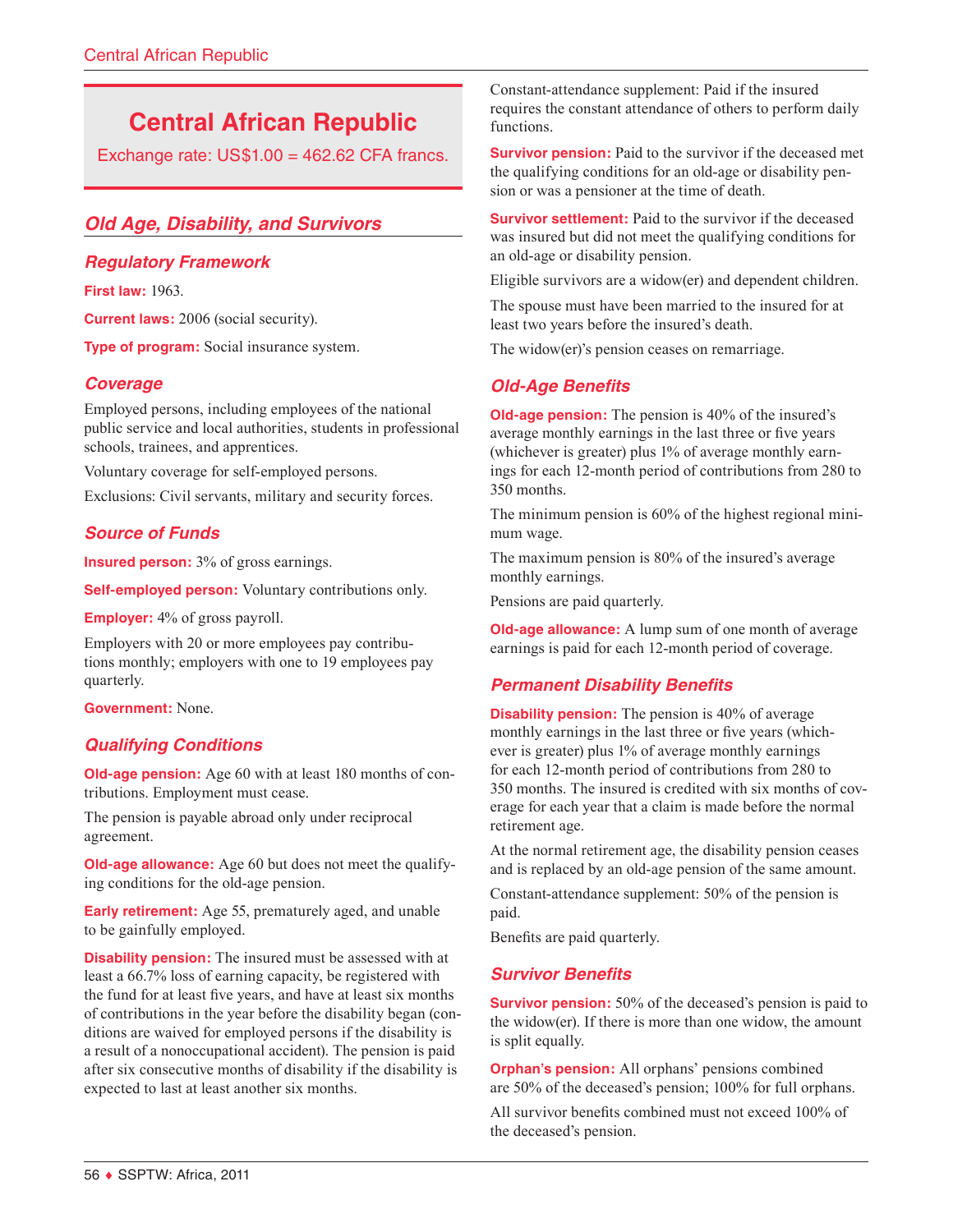#### Pensions are paid quarterly.

**Survivor settlement:** A lump sum of one month of the oldage pension the deceased received or was eligible to receive is paid for each six-month period of coverage.

#### *Administrative Organization*

Ministry of Public Administration, Labor, Social Security, and Professional Placement provides general supervision.

National Social Security Fund administers the program.

## *Sickness and Maternity*

#### *Regulatory Framework*

**First law:** 1952.

**Current law:** 2006 (social security).

**Type of program:** Social insurance system. Maternity benefits only.

#### *Coverage*

Employed women. Exclusions: Self-employed women.

#### *Source of Funds*

**Insured person:** None.

**Self-employed person:** Not applicable.

**Employer:** See source of funds under Family Allowances.

**Government:** None.

#### *Qualifying Conditions*

**Cash sickness benefits:** No statutory benefits are provided.

**Cash maternity benefits:** The insured must have at least six months of insured employment.

#### *Sickness and Maternity Benefits*

**Sickness benefit:** No statutory benefits are provided. (The labor code requires employers to provide paid sick leave.)

**Maternity benefit:** 50% of the insured's daily earnings is paid for up to eight weeks before and six weeks after the expected date of childbirth; may be extended up to nine weeks if there are complications arising from pregnancy or childbirth.

## *Workers' Medical Benefits*

No statutory benefits are provided. (The labor code requires employers to provide certain medical services.)

Some health services are provided to women during the maternity leave period.

#### *Dependents' Medical Benefits*

No statutory benefits are provided. (Some health and welfare services are provided to mothers and children under Family Allowances.)

#### *Administrative Organization*

Ministry of Public Administration, Labor, Social Security, and Professional Placement provides general supervision.

National Social Security Fund administers the program.

## *Work Injury*

## *Regulatory Framework*

**First laws:** 1935 and 1959.

**Current law:** 2006 (social security).

**Type of program:** Social insurance system.

#### *Coverage*

Employed persons and members of producers' cooperatives. Exclusions: Agricultural, temporary, and occasional workers; and self-employed persons.

#### *Source of Funds*

**Insured person:** None.

**Self-employed person:** Not applicable.

**Employer:** 3% of covered payroll.

The maximum monthly earnings used to calculate contributions are 600,000 CFA francs.

**Government:** None.

#### *Qualifying Conditions*

**Work injury benefits:** There is no minimum qualifying period.

## *Temporary Disability Benefits*

The monthly benefit is 50% of the insured's average daily earnings in the 30 days before the disability began for the first 28 days of disability; thereafter, 66.7% of average daily earnings. The benefit is paid from the day after the disability began until full recovery or certification of permanent disability.

#### *Permanent Disability Benefits*

**Permanent disability pension:** If the insured is assessed with a total disability, 100% of the insured's average monthly earnings is paid, up to a maximum.

Partial disability: The pension is the insured's average monthly earnings, up to a maximum, multiplied by 0.5 times the assessed degree of disability for the portion of